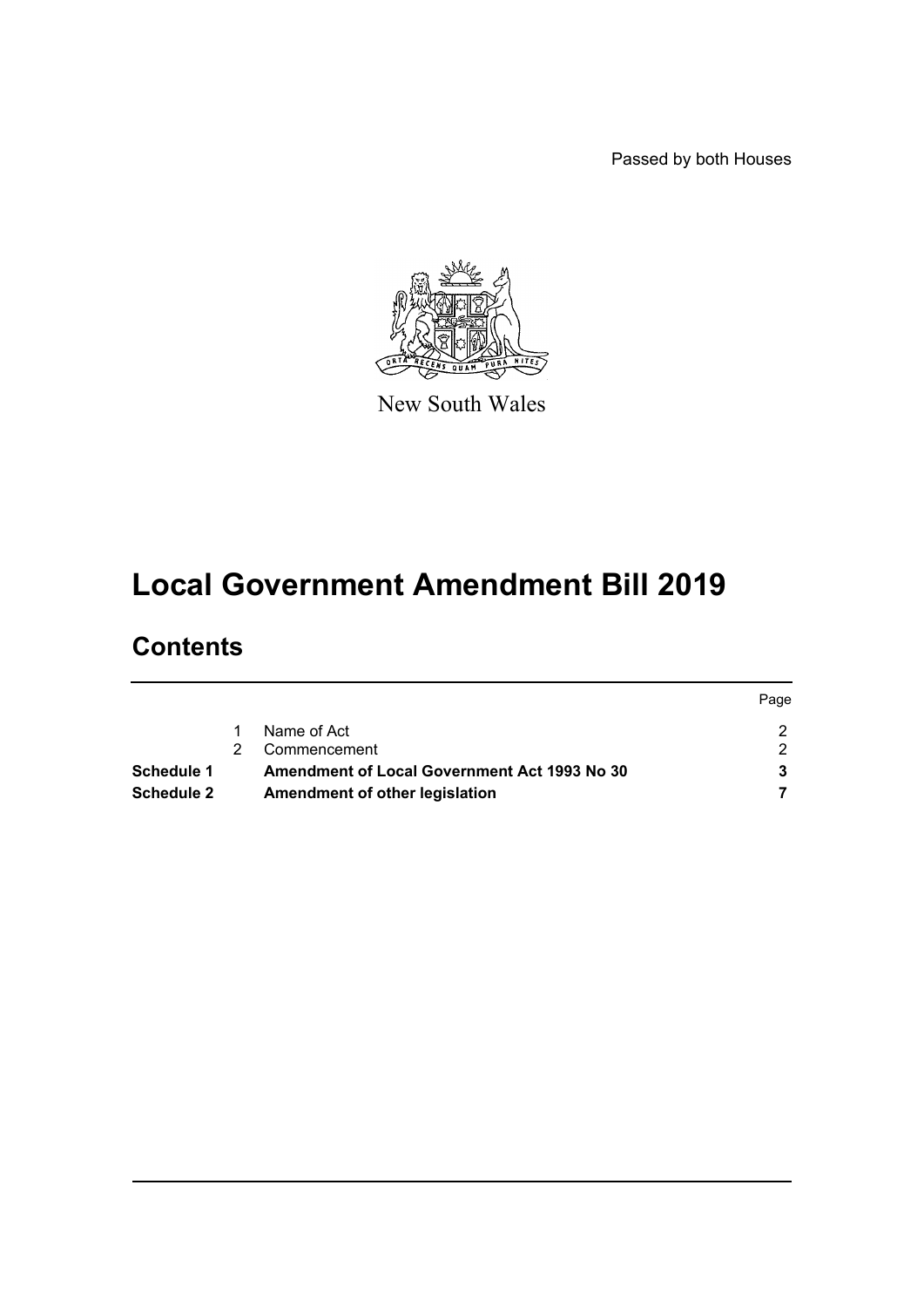*I certify that this public bill, which originated in the Legislative Assembly, has finally passed the Legislative Council and the Legislative Assembly of New South Wales.*

> *Clerk of the Legislative Assembly. Legislative Assembly, Sydney,* , 2019



New South Wales

# **Local Government Amendment Bill 2019**

Act No , 2019

An Act to amend the *Local Government Act 1993* with respect to rates, tendering requirements, election planning, mutual recognition of approvals and other regulatory matters; and for other purposes.

*I have examined this bill and find it to correspond in all respects with the bill as finally passed by both Houses.*

*Assistant Speaker of the Legislative Assembly.*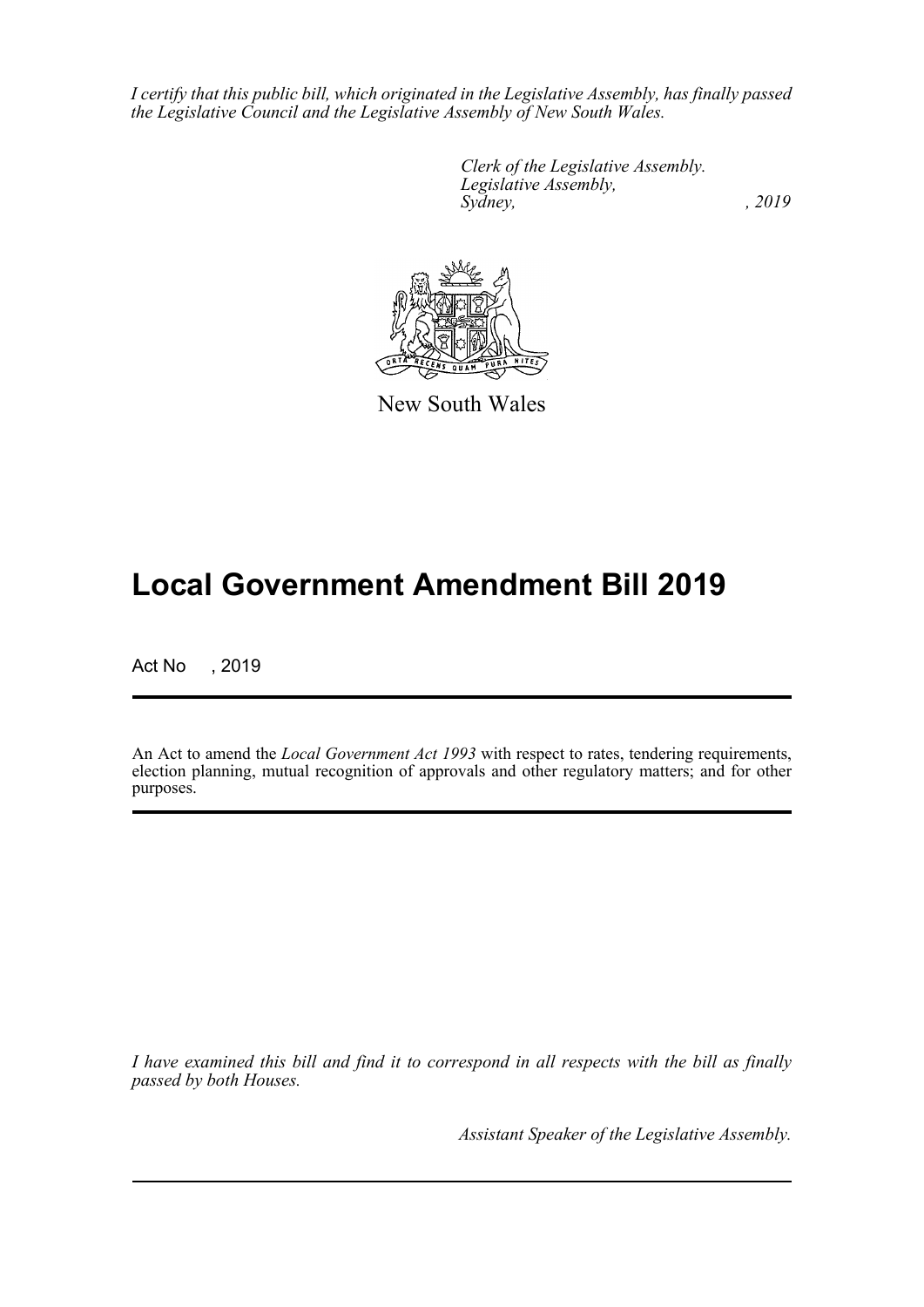## <span id="page-2-0"></span>**The Legislature of New South Wales enacts:**

#### **1 Name of Act**

This Act is the *Local Government Amendment Act 2019*.

#### <span id="page-2-1"></span>**2 Commencement**

- (1) This Act commences on the date of assent to this Act, except as provided by subsection (2).
- (2) Schedule 1 [4], [15]–[20] and Schedule 2.2 commence on a day or days to be appointed by proclamation.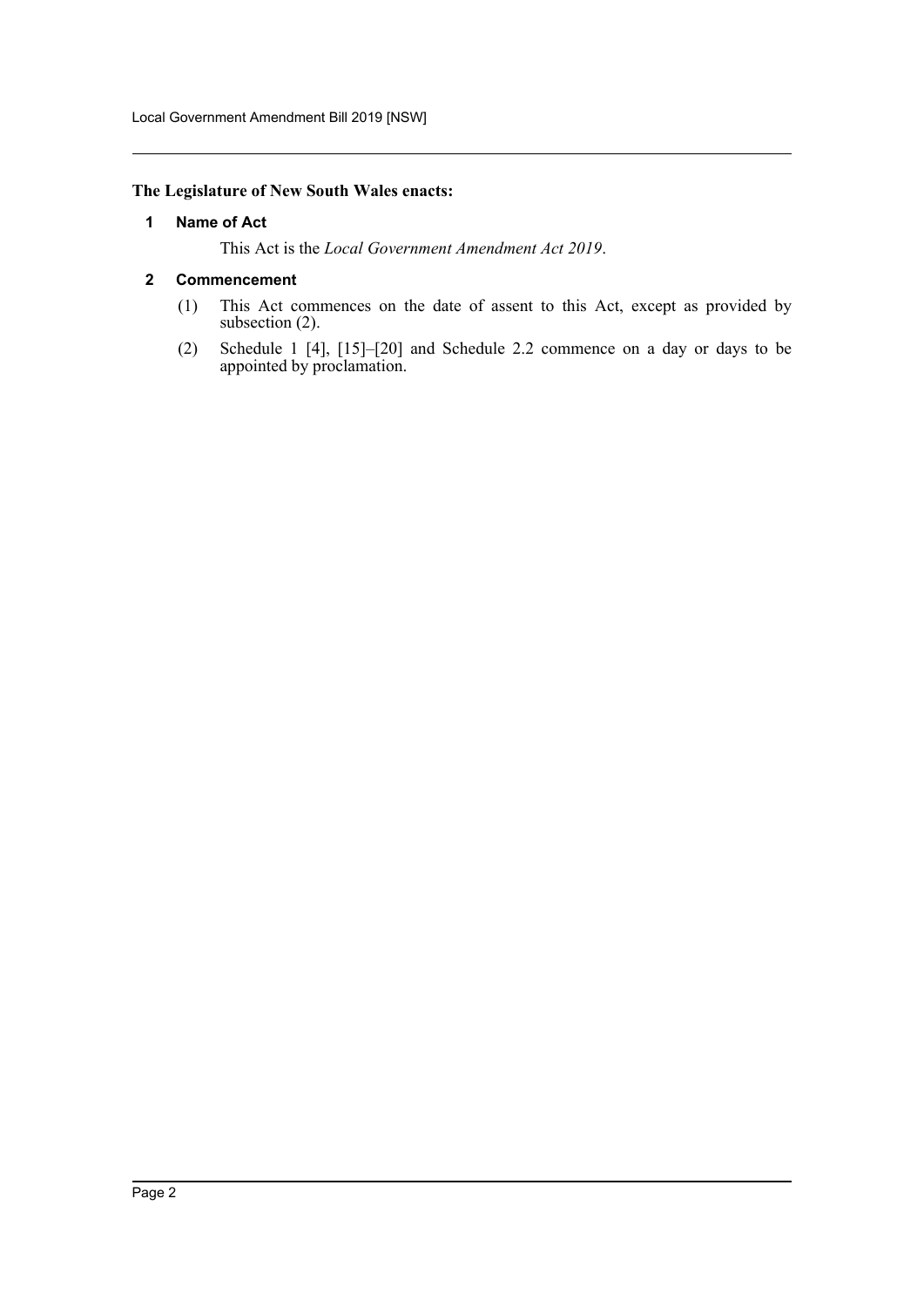## <span id="page-3-0"></span>**Schedule 1 Amendment of Local Government Act 1993 No 30**

#### **[1] Section 55 Requirements for tendering**

Omit "at a rate not exceeding the rate so specified" from section 55 (3) (a) and (g) wherever occurring.

Insert instead ", if a rate is so specified, at a rate not exceeding the rate so specified".

#### **[2] Section 55 (3) (n)**

Omit the paragraph. Insert instead:

- (n) a contract involving an estimated expenditure or receipt of an amount of:
	- (i) less than \$250,000 or another amount as may be prescribed by the regulations, or
	- (ii) less than \$150,000 or another amount as may be prescribed by the regulations for a contract involving the provision of services where those services are, at the time of entering the contract, being provided by employees of the council,

## **[3] Section 55 (3) (q)**

Insert after section 55 (3) (p):

(q) a contract made with a person or body approved as a disability employment organisation under the *Public Works and Procurement Act 1912* for the purchase of goods or services in relation to which the person or body is so approved.

**Note.** Despite the person or body being approved under the *Public Works and Procurement Act 1912*, that Act does not otherwise apply to the procurement of goods and services by or for a council.

#### **[4] Section 178A**

Insert after section 178:

#### **178A Appeals relating to mutual recognition of approvals**

- (1) The regulations may make provision for or with respect to appeals to the Land and Environment Court by applicants or approval holders who are dissatisfied with a determination of a council under a scheme prescribed by the regulations for the mutual recognition of approvals.
- (2) The regulations may also confer on the Land and Environment Court a discretion to award compensation, that is payable by a council, in circumstances of a kind referred to in section 179.

#### **[5] Section 218CB Transitional provision for maintenance of pre-amalgamation rate paths**

Omit "3 rating years" from section 218CB (2). Insert instead "4 rating years".

#### **[6] Sections 296AA (1) (b), 296 (1) and 298 (3)**

Omit "the general manager of the council" wherever occurring.

Insert instead "an electoral services provider engaged by the council".

#### **[7] Section 296AA (2)**

Omit the subsection. Insert instead: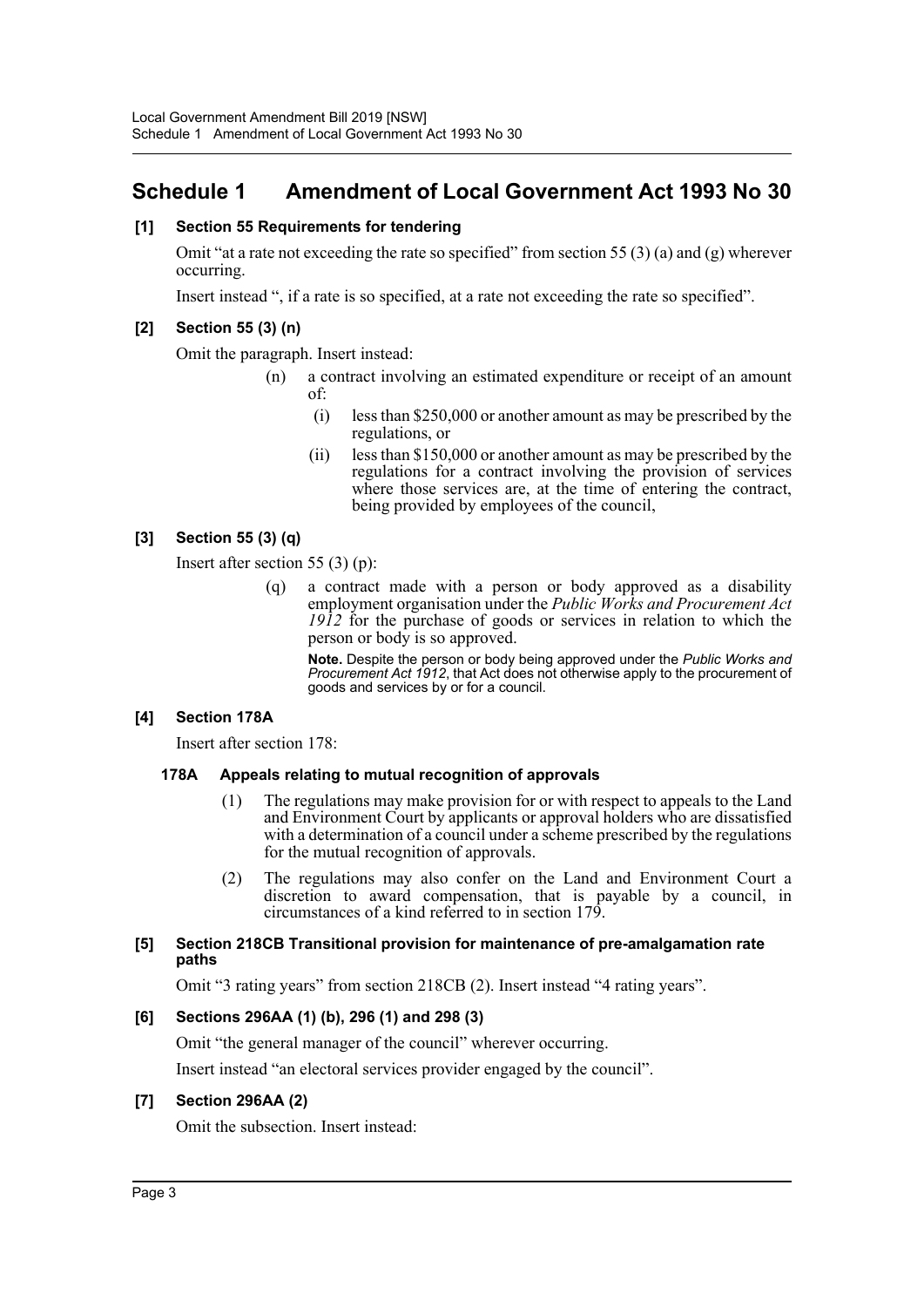- (2) A resolution referred to in subsection (1) (b) must include the following information:
	- (a) whether the general manager has identified an electoral services provider to be engaged for the next ordinary election of councillors and, if so, the name of that provider,
	- (b) any other information required by the regulations.

#### **[8] Section 296AA Councils to plan for administration of elections**

Insert after section 296AA (4):

(5) Despite the other provisions of this section, a council may make a resolution under subsection (1) on or before 1 October 2019 for the purposes of an arrangement that includes the ordinary election of councillors in 2020.

#### **[9] Section 296 How elections are to be administered**

Insert after section 296 (5):

- (5A) Without limiting subsection (5), an election arrangement for the Electoral Commissioner to administer all elections of a council that is to include the ordinary election of councillors in 2020, or to administer that particular election, may be entered into if:
	- (a) the council resolves on or before 1 October 2019 that an arrangement is to be entered into, and
	- (b) the arrangement is entered into on or before 1 January 2020.

#### **[10] Section 296A Elections administered by an electoral services provider**

Omit "the general manager of a council" from section 296A (1).

Insert instead "an electoral services provider engaged by a council".

#### **[11] Section 296A (2) and (7)**

Omit "general manager" wherever occurring.

Insert instead "electoral services provider".

#### **[12] Section 298 (5)**

Omit "A general manager of".

Insert instead "An electoral services provider engaged by".

#### **[13] Sections 299 (3), 300 (3) and 317 (1) (c)**

Omit "the general manager" wherever occurring. Insert instead "an electoral services provider".

#### **[14] Section 313 Check on double-voting and failure to vote**

Omit "a general manager" from section 313 (2).

Insert instead "an electoral services provider engaged by a council".

#### **[15] Section 379 Delegation of regulatory functions**

Insert at the end of section 379 (1) (d):

, or

(e) another council.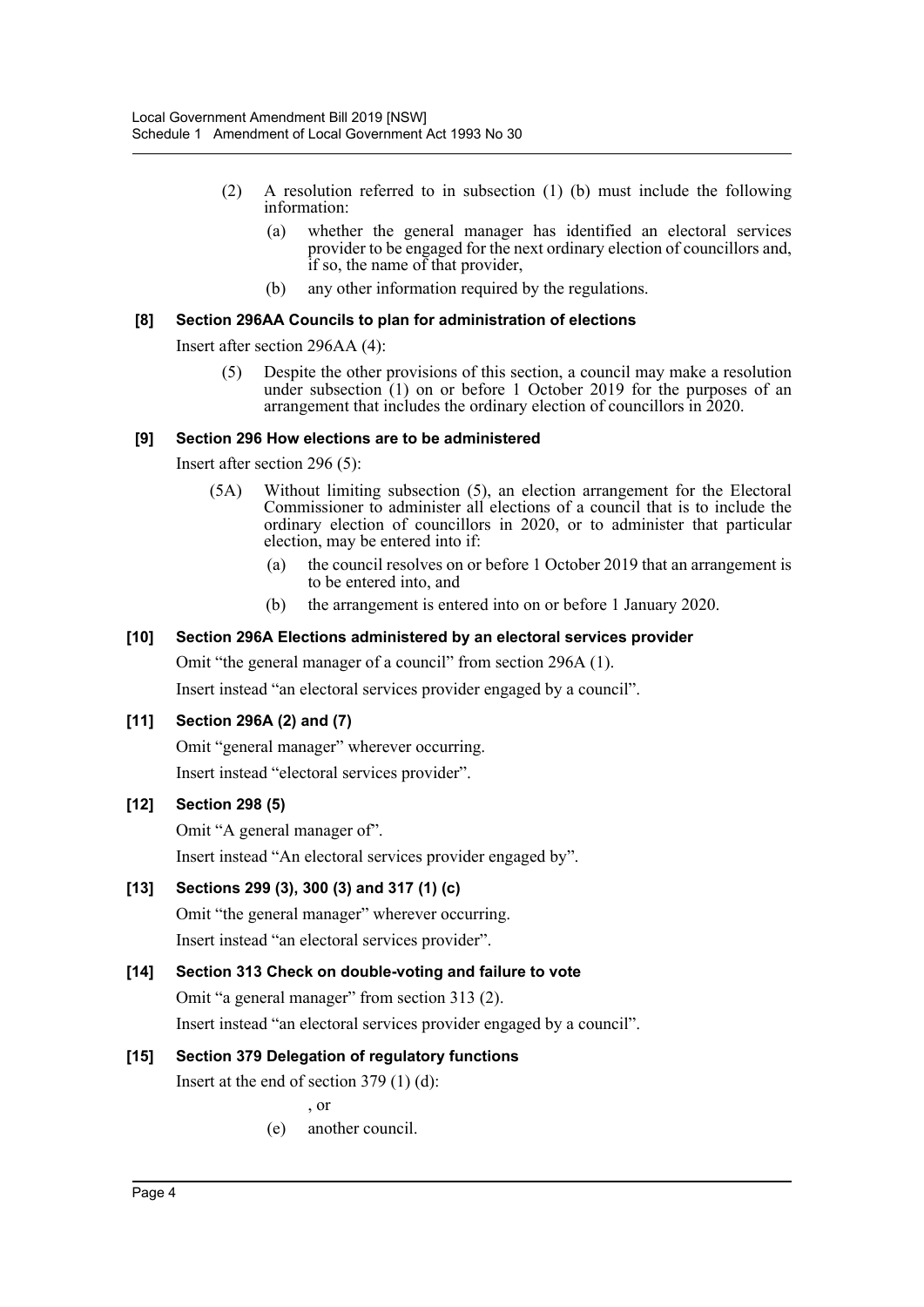#### **[16] Section 379 (2B)–(2D)**

Insert after section 379 (2A):

- (2B) A council may delegate a regulatory function to another council only with the approval, by resolution, of the other council.
- (2C) The regulations may prescribe regulatory functions that must not be delegated by a council to another council under this section or limit the circumstances in which a regulatory function may be delegated by a council to another council under this section.
- (2D) A council may delegate a regulatory function to a joint organisation under a provision of this section whether or not the council is a member council of the joint organisation.

#### **[17] Section 379 (3) (c)**

Insert "a committee of the board of the joint organisation or" before "the executive officer" where firstly occurring.

#### **[18] Section 379 (3) (d)**

Insert at the end of section 379 (3) (c):

, or

- (d) a regulatory function is delegated to another council, the function may be delegated to:
	- (i) a committee of the other council of which all the members are councillors or of which all the members are either councillors or employees of the other council, or
	- (ii) the general manager of the other council and by the general manager to an employee of the other council.

#### **[19] Chapter 15, Part 10, Division 5**

Insert after Division 4 of Part 10 of Chapter 15:

## **Division 5 Exemption from regulatory requirements for fees**

#### **612 Regulations may exempt certain fees from regulatory requirements**

- (1) Regulations may be made for or with respect to exempting fees that are charged by a council in connection with a commercial activity specified by the regulations from all or any of the requirements of this Act relating to public notification of council fees or the determination of fees in accordance with a pricing methodology.
- (2) An exemption made by or under the regulations for the purposes of this section may be unconditional or subject to conditions.
- (3) A regulation made under this section may validate a fee that was charged by a council before the making of the regulation if the fee would, if charged after the regulation commenced, have been validly imposed.

#### **[20] Schedule 6 Regulations**

Insert after item 8:

#### **8AA** A scheme for mutual recognition by councils of approvals under Part 1 of Chapter 7

**Examples.** Model policies for councils relating to mutual recognition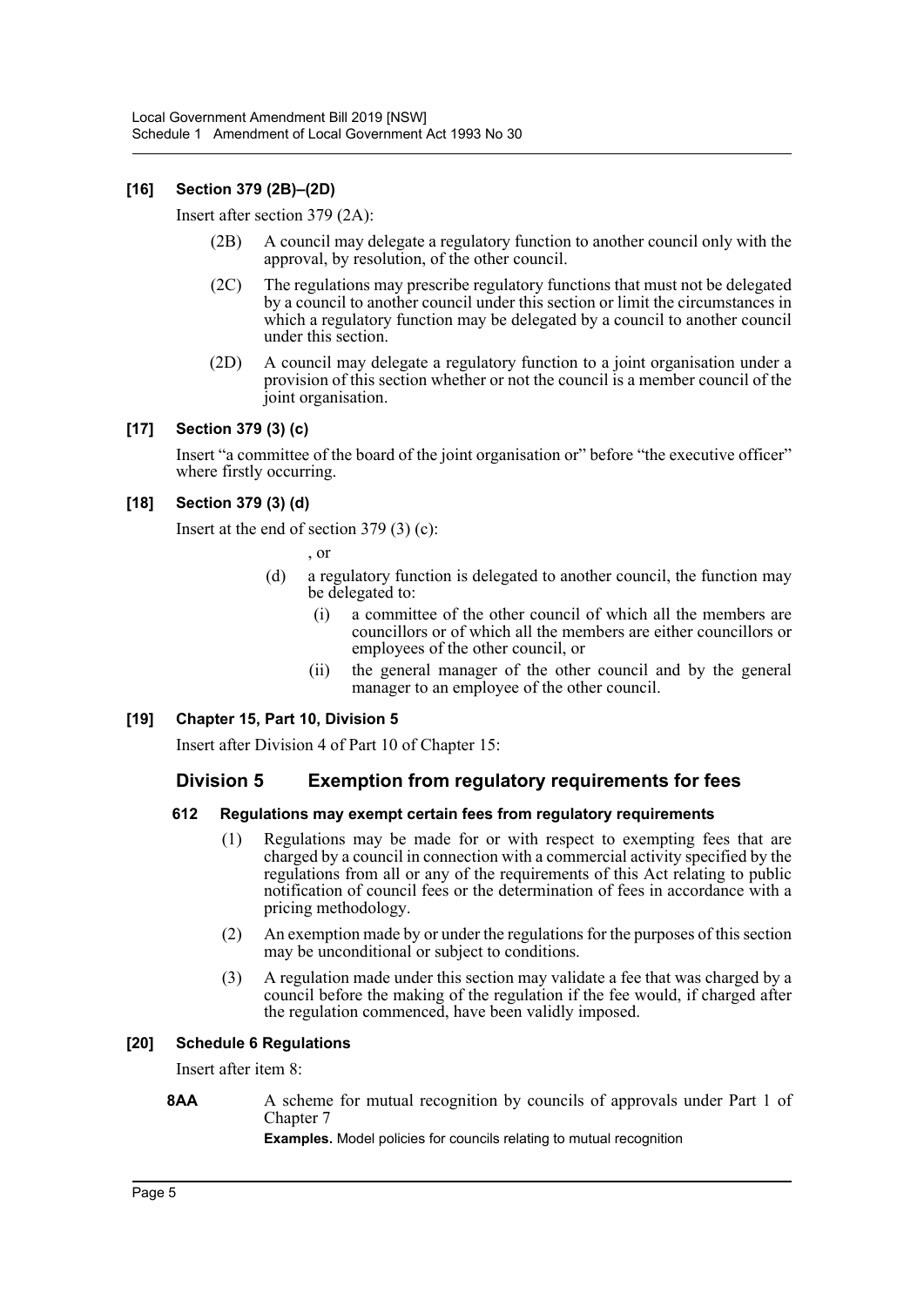Policies of councils relating to mutual recognition Arrangements between councils for mutual recognition Approval of mutual recognition arrangements Effect of recognition of approvals Modification and revocation of recognised approvals and conditions of approvals Compensation by councils for modification or revocation of recognised approvals Procedures (including applications and payment of fees) for recognition of approvals granted by other councils Records of recognised approvals Exchange of information relating to recognised approvals Notice to other councils of recognised approvals Enforcement of recognised approvals by councils

#### **[21] Schedule 8 Savings, transitional and other provisions consequent on the enactment of other Acts**

Insert at the end of the Schedule, with appropriate Part and clause numbering:

## **Part Provision consequent on enactment of Local Government Amendment Act 2019**

#### **Rate freeze for previously amalgamated councils**

Section 218CB (2), as amended by the *Local Government Amendment Act 2019*, extends to a determination made by the Minister before the commencement of that amendment and in force on that commencement.